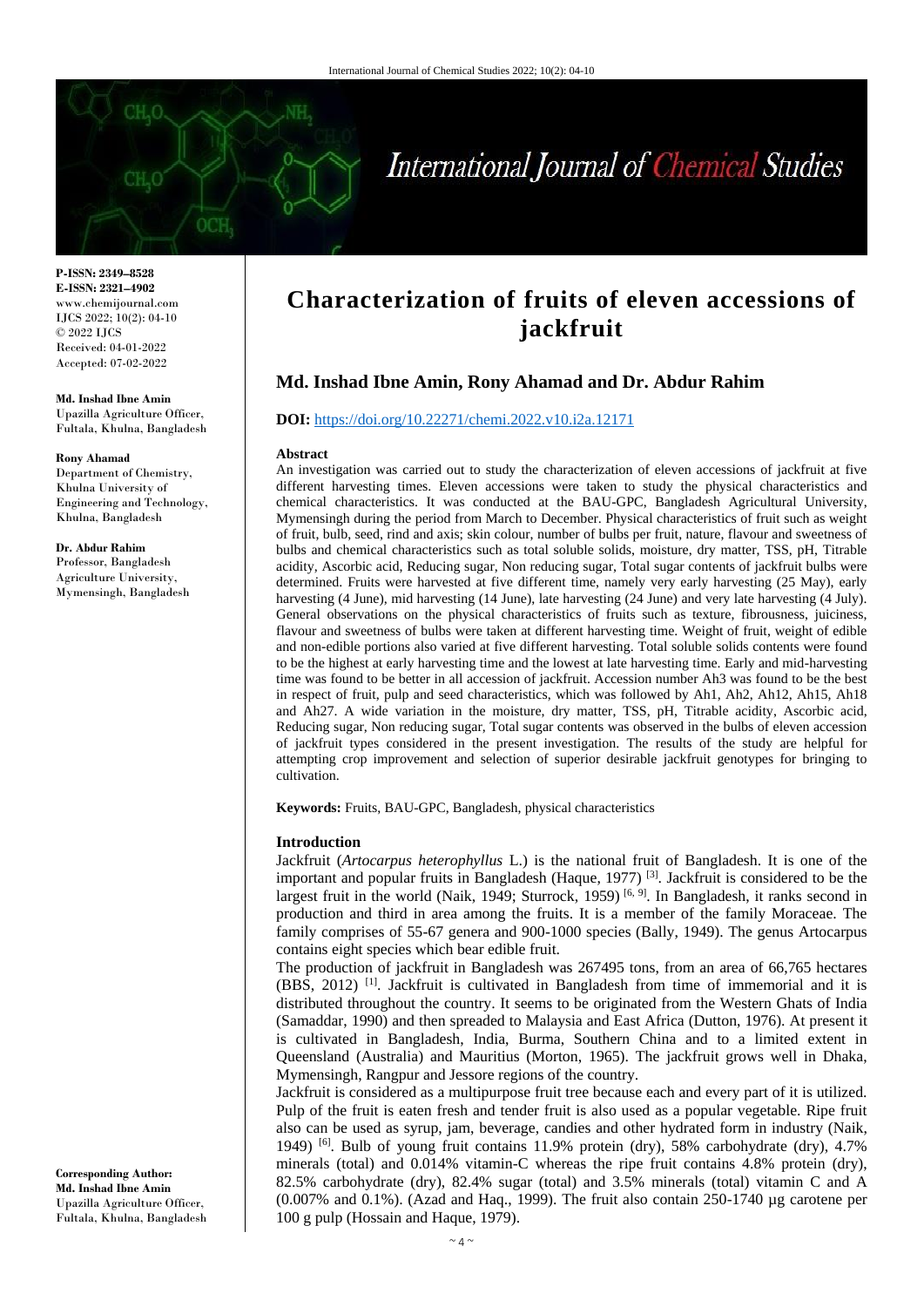Jackfruit seed is also an important part of the fruit. Raw seeds are used as a vegetable in Bangladesh. It also helps in digestion after heavy eating of jackfruit pulp (Kamaluddin, 1966). Roasted seeds are very tasty. The seeds are also used in bakery, canned and biscuit. Timbers are used in making quality furniture and as building materials. Rind of the fruit is an excellent cattle feed. Green leaf is a popular fodder, particularly for goats in the rainy season. Its resinous latex is used to plug the holes of the earthenware.

Skin and core of fruits can be used for pectin extraction (Vilashchandran *et al*., 1982). Plants can be used as a living support for black pepper and coffee plants. Now a day it is an important part of the homestead agroforestry program in Bangladesh (Haque, 1994).

The farmers of our country are not able to know which type of jackfruit is demandable for export, which is the actual time of harvesting of different types of jackfruit. The growers are also not aware what kinds of jackfruit are used in industries and which ones are used for normal purposes. Knowledge on physical and chemical characters of different types of jackfruit will help the growers to identify actual characters of quality jackfruit for using different purposes.

#### **Materials and Methods**

**Study Area:** This experiment was conducted at the BAU-GPC of Fruit Tree Improvement Project (FTIP) of the Department of Horticulture, Bangladesh Agricultural University, Mymensingh from March to December. Biochemical analysis was done in the department of Biochemistry & Molecular biology, BAU, Mymensingh.

According to the management practices, the experiment consists of two factors with three replications. These are following:

Factor A: It consists of eleven accessions of jackfruit tree. i.e; Ah<sub>1</sub>, Ah<sub>2</sub>, Ah<sub>3</sub>, Ah<sub>12</sub>, Ah<sub>14</sub>, Ah<sub>15</sub>, Ah<sub>18</sub>, Ah<sub>19</sub>, Ah<sub>26</sub>, Ah<sub>27</sub> and Ah68.

**Factor B:** six management practices

**Very early harvesting of different accessions**: Very early harvesting was collected 25 May and accession no.  $Ah<sub>2</sub>$ ,  $Ah<sub>3</sub>$ , Ah<sub>15</sub> and Ah<sub>26</sub> harvested on this day.

**Early harvesting of different accessions**: Early harvesting had been done in 4 June and accession no.  $Ah_1$ ,  $Ah_2$ ,  $Ah_3$ ,  $Ah<sub>12</sub>, Ah<sub>15</sub>$  and  $Ah<sub>19</sub>$  were harvested on this day.

**Mid harvesting of different accessions**: Mid harvesting had been done in 14 June and accession no. Ah<sub>1</sub>, Ah<sub>2</sub>, Ah<sub>3</sub>, Ah<sub>12</sub>, Ah<sub>14</sub>, Ah<sub>15</sub>, Ah<sub>26</sub>, Ah<sub>27</sub> and Ah<sub>68</sub> were harvested on this day.

**Late harvestingof different accessions:** Late harvesting had been done in 24 June and accession no. Ah<sub>2</sub>, Ah<sub>12</sub>, Ah<sub>14</sub>, Ah<sub>18</sub>, Ah<sub>26</sub>, Ah<sub>27</sub> and Ah<sub>68</sub> were harvested on this day.

**Very late harvestingof different accessions:** Very late harvesting had been done in 4 July and accession no. Ah<sub>2</sub>,  $Ah<sub>12</sub>, Ah<sub>14</sub>, Ah<sub>15</sub>, Ah<sub>18</sub>$  and  $Ah<sub>68</sub>$  were harvested on this day. Physical Characteristics and TSS of different accession of different fruits ripened in different days. Different characteristics were selected from ripened fruits. Organoleptic test was also Accessions were selected from BAU-GPC, BAU, Mymensingh, on the basis of number of fruits per plant and fruit size.

Conducted in the laboratory of the Department of Horticulture, BAU, Mymensingh by the teachers and postgraduate students of this department. After ripening, photographs were also taken for different parts of fruits of 1l accessions of jackfruit.

**Physical characteristics:** The physical characteristics that were observed are given below:

**Weight of fruit:** Fruit was weighed after ripening. The weight was taken by electric balance and expressed in kilogram (kg).

**Fruit size:** The length and breadth of fruits were measured by a tape and expressed in cm.

**Placing jackfruit for ripening:** The collected jackfruits were placed in an air tight room for ripening. Care also taken to avoid rotting and intensive observation was conducted to identify the ripen fruit by pressing with finger and smell.

**Number of bulb and seeds per fruit:** The number of bulbs and seeds were also counted.

**Weight of different parts of the fruits:** Weight of pulp, seed, rind and rachis were taken by a electric balance and expressed in kilogram (kg).

**Total soluble solids (TSS):** Total soluble solids (TSS) was determined by refractometer. A drop of juice squeezed from the jackfruit bulb was placed on the prism of the refractometer and percent total soluble solid was obtained from reading. Temperature corrections were made as described by Ranganna (1994).

**Moisture:** Ten gram of the pulp of jackfruits was taken in porcelain crucibles and placed on a steam bath for 12 hours for evaporation. The porcelain crucibles with its contents were transferred to an oven maintained at a constant temperature of 800C for about 72 hours until the weight becomes constant. The crucibles with the sample was then transferred to a desicator containing anhydrous calcium chloride and kept there for about 8 hours.

The final weights were then taken. Percent moisture content was calculated according to the following formula-

$$
\%Moisture = \frac{IW - FW}{IW} \times 100
$$

Where, IW, FW represents initial weight of pulp and final weight of oven dried pulp.

**Dry matter:** Percentage of dry matter of the pulp was calculated from the data obtained during moisture estimation using the following formula:

% Dry matter = 100 -% moisture content.

**Total soluble solids (TSS):** Total soluble solids (TSS) was determined by refractometer. A drop of juice squeezed from the jackfruit bulb was placed on the prism of the refractometer and percent total soluble solid was obtained from reading. Temperature corrections were made as described by Ranganna (1994).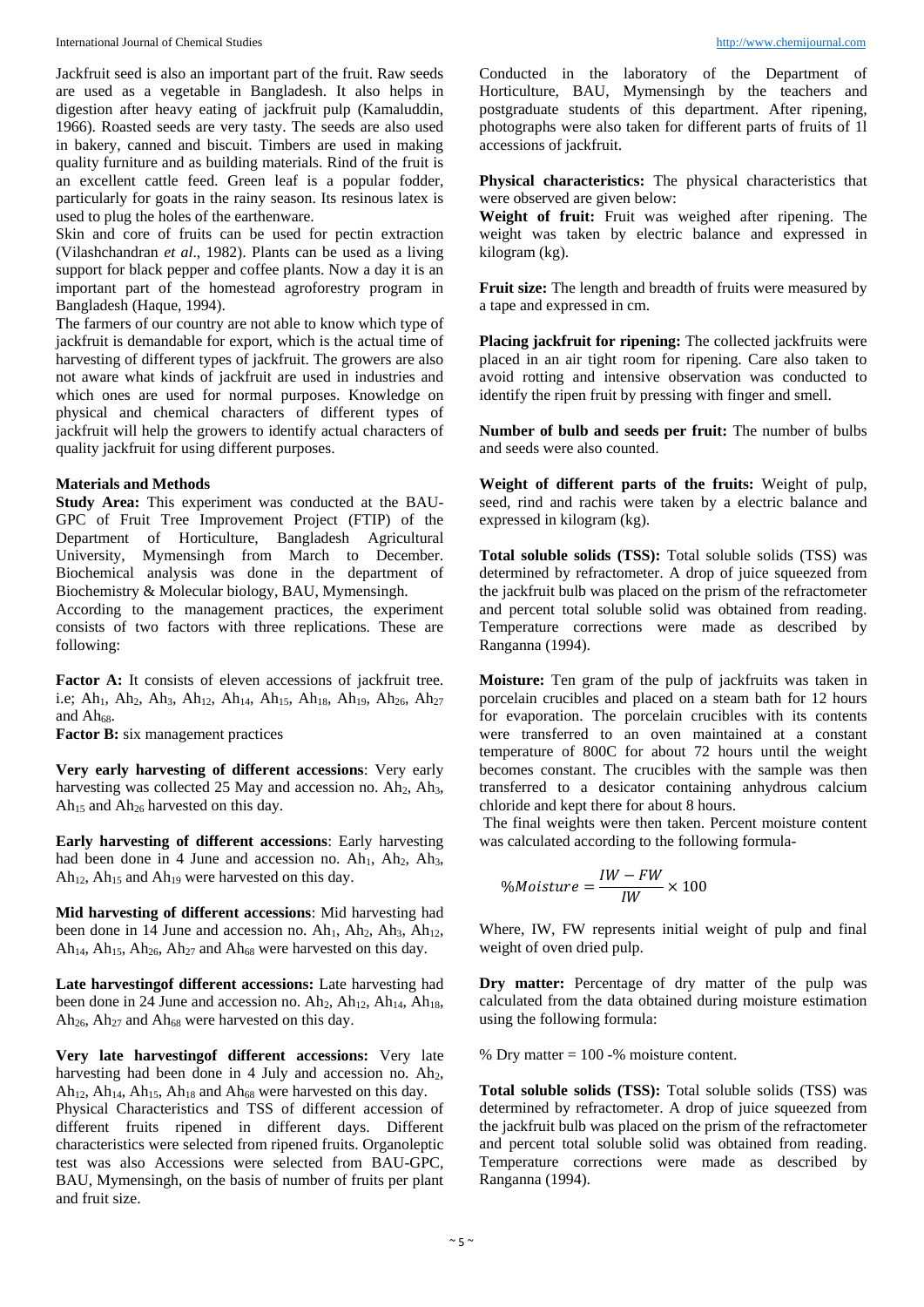**pH:** One gram of fruit juice was homogenized in 1ml of boiled water and 1ml of demonized water of pH 7.0 and the pH was recorded by using a pH meter.

**Titratable acidity:** The titratable acidity of jackfruit pulp was determined by the method of Ranganna (1994). The following reagents were used for the determination of titrable acidity.

- Standard NaOH solution (0. 1N)
- 1% phenolpthalein solution

**Extraction of jackfruit juice:** Ten gram of fresh jackfruit pulp was taken in 100 ml beaker and then it was homogenized with distilled water in blender. The blending materials were then filtered and transferred to a 100 ml volumetric flask and the volume was made up to the mark with distilled water.

**Procedure:**10ml of pulp solution was taken in a conical flask. Two to three drops of phenolpthalein indicator was added and then the conical flask was shaken vigorously. It was then filtrated immediately with 0.01 N NaOH solution from a burette till a permanent pink colour was appeared. The volume of NaOH solution required for titration was noted from burette reading. Percent titratable acidity was calculated by using the following formula

$$
\%Triatable\; acidity = \frac{T \times N \times V_1 \times E}{V_2 \times W \times 1000} \times 100
$$

Where, T, N,  $V_1$ , E,  $V_2$ , W represents titre, normality of NaOH, volume made up, Equivalent weight of acid, Volume of extract, Weight of sample.

**Sugar in fruit pulp:** Sugar content of fruit pulp was estimated by determining the volume of unknown sugar solution in fruit pulp required complete reduction of standards Fehling's solution. The following procedures were- followed in determining the sugar content of fruit pulp (Lane and Eynon, 1923).

**Standardization of Fehling's solution:** 50ml of both Fehling's solution A and Fehling's solution B were Mixed together in a beaker. Ten ml of solution, was pipetted into a 250 ml conical flask and 25 ml distilled water was added to it. Standard sugar solution was taken in burette. The conical flask contaning mixed solution was heated on a hot plate. When the solution began to boil, three drops of methylene blue indicator solution A-as added to it without removing the 11ask from the hot plate. Mixed solution was titrated by standard sugar solution. The end point was indicated by decolorization of indicator. Fehling's Factor was calculated by using the following formula

$$
Fehling's Factor (g of invert sugar) = \frac{Titre \times 25}{1000}
$$

Preparation of sample: Twenty gram of fresh fruit pulp was taken in a beaker in blender machine and homogenized with distilled water. Then the blended material transferred to a 250 ml volumetric flask. The Volume was made up to tile niark with distilled water. The pulp was filtered. One hundred ml of filtrate was taken in a 250 ml volumetric flask. Five nil of 45% neutral lead acetate solution was added to it and then shaken and waited for 10 minute. Five ml of 22% potassium oxalate solution was further added to the flask and the volume was made up to the mark with distilled water and filtered.

**Titration of reducing sugar:**10ml of mixed Fehling's solution was taken in a 250 ml conical f1ask and 50 ml distilled water added to it. Purified pulp solution (filtrate) was taken in burette. Conical flask containing the mixed Fehling's solution was heated on a hot plate. Three to five drops of methylene blue indicator were added to the flask when boiling standard titrate. D with solution taken in the burette. The end point was indicated by decolorization of indicator. Percentage of reducing sugar was calculated according to the following formula:

% Reducing sugar content of fruit pulp = 
$$
\frac{F \times D \times 100}{T \times W \times 1000}
$$

Where, F, D, T and W represents Fehling's Factor, dilution, titre and weight of the sample respectively.

**Titration of total sugar:** 50ml of purified (filtrate) was taken in 250 ml conical flask. 5 ml of citric acid and 50 ml distilled water were added to it. The conical flask containing sugar solution was boiled for inversion of sucrose and finally cooled. Then the solution was transferred to a 250 ml volumetric flask and neutralized by 1 N NaOH using phenolphthalein indicator. The volume was made up to the mark with distilled water. Then the mixed Fehling's solution was titrated using similar procedure followed as in case of invert sugar (reducing sugar) mentioned earlier. Percent invert sugar was calculated by using the formula used in case of reducing sugar.

#### **Estimation of non-reducing sugar**

% Non-reducing sugar =% Total invert sugar -% reducing sugar

#### **Estimation of total sugar**

% Total sugar =% Reducing sugar +% Non-reducing sugar

**Statistical analysis:** The recorded data on different parameters of the study were analyzed statistically using MSTAT computer package program. Analysis of variance of different parameter was performed by (F) variance test. The mean differences were performed by Least Significance Difference (LSD) test at 1 and 5 percent of probability.

The data collections were done based on the following points: individual fruit weight, individual fruit size, weight of rachis, weight of rind, weight of seed, number of seeds per fruit, viviparous germination of seed and total soluble solids (TSS). The collected data were analyzed by a statistical programme MSTAT-C following the appropriate design of the experiment (Gomez and Gomez, 1984). The means for all the treatments were calculated and the analysis of variance (ANOVA) for most of the characters under consideration were performed by the least significance difference (LSD) test taking the probability level 1% as the maximum unit of significance.

#### **Results and Discussion**

Physical characteristics of different accessions:

**Fruit Weight**: Fruit weight was significantly affected by harvesting times. It was observed at the mid-term harvesting Ah27 accession gave maximum average fruit weight (8.16kg), while it was minimum (4.90kg) at the late harvesting. The present results are close to the findings of Azad (1998) who reported that fruits of the early seasons were larger (7.1 kg) while those in the late seasons were smaller  $(4.6)$ .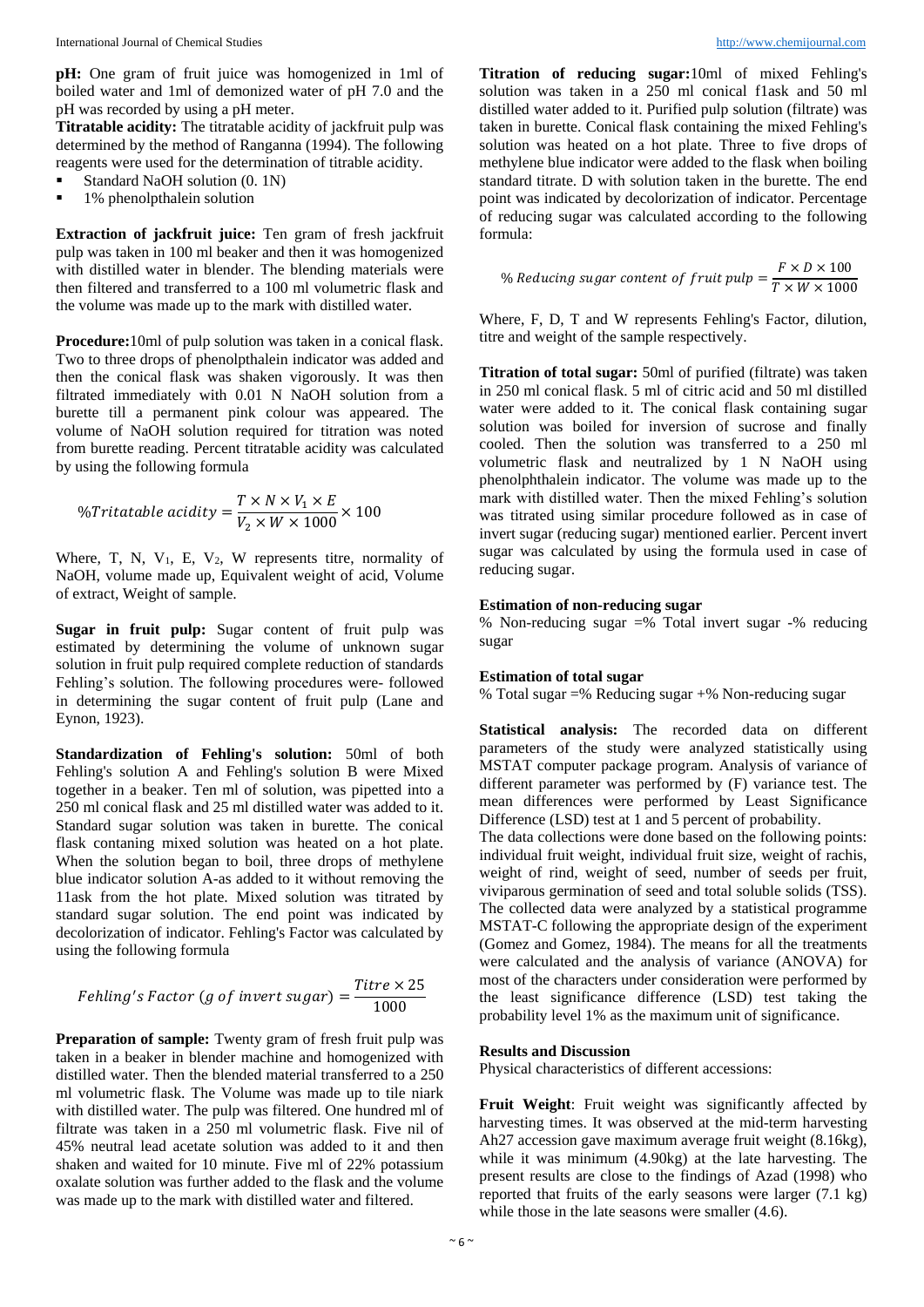Size of Fruit: The result on the study of size (length x breadth) of different accessions of jackfruit at different harvesting times are shown in Tables 1-5. Among the different harvesting times, mid harvesting of accession no. Ah27 fruit gave maximum average fruit length (54.76 cm), breadth (28.52 cm) while it was minimum at very early harvesting time. The present result, are close to the findings of Bhatia *et al*. (1955) and Mowry *et al*. (1953) who reported that the fruits to be 20.32 to 91.44 cm long and 15.24 to 50.80 cm wide. Hossain and Haque  $(1977)$  <sup>[3]</sup> stated that the mean length and diameter of fruits were 31.6 and 22.4 cm.

**Weight of Fruit Rachis:** It was observed that the early harvesting time had maximum weight of rachis while it gradually decreased with the delay harvesting times.

**Weight of Fruit Rind:** The rind weight of jackfruit was also influenced significantly by harvesting times of different accessions. Mid-harvesting produced the maximum weight of rind (3.18 kg) in Ah15 accession while the minimum (1.81 kg) in Ah2 accession was found at the early harvesting time.

**Bulb of Weight:** The results showed that the harvesting times had significant variation in respect of bulb of weight Midterm harvesting had comparatively greater bulb of weight (4.06 kg) in accession no. Ah27 than that of early and late harvesting time.

**Weight of Seed:** Analysis of variance showed that seed of weight of fruits harvested at different times was significantly different. The maximum seed of weight (0.730 kg) was obtained from accession no. Ah3 fruits at mid harvest and the lowest (0.510 kg) was found in accession no. Ah19 in early harvest. Manjunath (1948) also reported that the seeds composed about 5.1 percent of the total weight of the fruit. **Number of Bulbs:** per fruit at different harvesting times in the present study insignificant variation was found in number of bulbs among the different harvesting times of different accessions (Table 2). The maximum number of bulbs (107) was shown at mid harvest. The lowest number of bulbs (80) was shown at very early harvesting. Mid harvesting gave maximum number of bulbs of different accessions gave good quality of fruit. But very early harvesting and very late harvesting was given minimum number of bulbs of different accessions.

**Number of Viviparous Seed:** Analysis of variance showed that the harvesting time had significant influence on the percentage of viviparous seed (Table 4-5). The maximum number of viviparous seed (12.33) was found by accession no. Ah18 and minimum (5.33) was found in Ah14 in late harvesting time. The highest number of viviparous seed (15.00) was found by accession no. Ah14 and minimum (8.66) was found in Ah12 in very late harvesting time. Azad (1989) reported that jackfruit plants produced fruit having 46.50% viviparous seed at late season or late harvest. He stated that viviparity might be varietal characters in association with late harvest. Habib (1973) also reported 41.97% viviparous seed in the ripe fruit of jackfruit. Karim (1997) observed that the percentage of viviparous seeds (59.44%) was found in late harvested and no viviparous was found in early harvested jackfruit.

**Total Soluble Solid (TSS):** There was no significant difference in total soluble solids content of bulb due to the harvesting times. The total soluble solids in bulbs of jackfruit ranged from  $18.8 - 26.00$ . Haque  $(1993)$ <sup>[2]</sup> found that the total soluble solids in green jackfruit was 18% and 20% in ripe jackfruit bulb. Total soluble soilds content observed in the present study agreed with the above report. There was no significant variation in total soluble solids contents among the accessions (Table 1).

|                  |       | Size of fruit |       |       |                                                                                                                    |       |       |
|------------------|-------|---------------|-------|-------|--------------------------------------------------------------------------------------------------------------------|-------|-------|
| Accession<br>No. |       |               |       |       | [Length Breadth Weight of rachis(kg) Weight of rind(kg) Weight of bulbs without seed(kg) Weight of seed(kg) TSS(%) |       |       |
|                  | (cm)  | (cm)          |       |       |                                                                                                                    |       |       |
| Ah <sub>2</sub>  | 54.14 | 25.69         | 0.617 | 2.39  | 3.04                                                                                                               | 0.660 | 13.66 |
| Ah3              | 45.95 | 22.23         | 0.537 | 1.99  | 2.15                                                                                                               | 0.520 | 13.33 |
| Ah <sub>15</sub> | 44.47 | 23.43         | 0.437 | 2.20  | 2.82                                                                                                               | 0.590 | 15.00 |
| Ah <sub>26</sub> | 51.39 | 26.90         | 0.590 | 2.12  | 2.38                                                                                                               | 0.560 | 16.00 |
| LSD              | 3.30  | 2.90          | 0.063 | 0.126 | 0.513                                                                                                              | 0.089 | 1.59  |
| LSD              | 5.00  | 4.39          | 0.095 | 0.191 | 0.777                                                                                                              | 0.135 | 2.42  |
| Level of Sig.    | $***$ | $***$         | $***$ | $***$ | $**$                                                                                                               | ∗     | $***$ |
| $CV\%$           | 3.37  | 5.92          | 5.80  | 2.74  | 9.14                                                                                                               | 7.33  | 5.51  |

**Table 1:** Very early harvesting of fruits of different accessions

 $**$  = Significant at 1% level of probability

 $*$  = Significant at 5% level of probability

| <b>Table 2:</b> Early harvesting of fruits of different accessions |  |  |  |  |
|--------------------------------------------------------------------|--|--|--|--|
|--------------------------------------------------------------------|--|--|--|--|

| <b>Accession</b> | Size of fruit |              | Weight of  | Weight of         | Weight of bulbs  | Weight of |            | No of       |
|------------------|---------------|--------------|------------|-------------------|------------------|-----------|------------|-------------|
| No.              | Length (cm)   | Breadth (cm) | rachis(kg) | $\text{rind}(kg)$ | without seed(kg) | seed(kg)  | $TSS(\% )$ | seeds/fruit |
| Ahı              | 47.82         | 26.00        | 0.513      | 2.33              | 3.23             | 0.563     | 18.66      | 74.66       |
| Ah2              | 42.89         | 27.68        | 0.420      | 1.81              | 2.67             | 0.547     | 17.66      | 76.66       |
| Ah3              | 48.87         | 27.77        | 0.563      | 2.32              | 2.95             | 0.610     | 18.66      | 85.33       |
| Ah <sub>12</sub> | 46.97         | 27.51        | 0.647      | 2.66              | 3.61             | 0.723     | 17.33      | 100.66      |
| Ah <sub>15</sub> | 44.22         | 24.96        | 0.584      | .99               | 2.94             | 0.603     | 17.33      | 87.33       |
| Ah <sub>19</sub> | 44.80         | 24.15        | 0.460      | 2.11              | 3.26             | 0.510     | 15.66      | 73.66       |
| LSD0.05          | 2.60          | 1.38         | 0.115      | 0.340             | 0.335            | 0.115     | 0.168      | 11.11       |
| LSD0.01          | 3.70          | 1.96         | 0.163      | 0.484             | 0.477            | 0.163     | 2.39       | 15.81       |
| Level of sig     | $**$          | $**$         | $***$      | $**$              | $**$             | $*$       | $**$       | $**$        |
| $CV\%$           | 3.12          | 2.88         | 11.57      | 7.76              | 5.54             | 10.87     | 5.27       | 7.36        |

 $**$  = Significant at 1% level of probability

 $*$  = Significant at 5% level of probability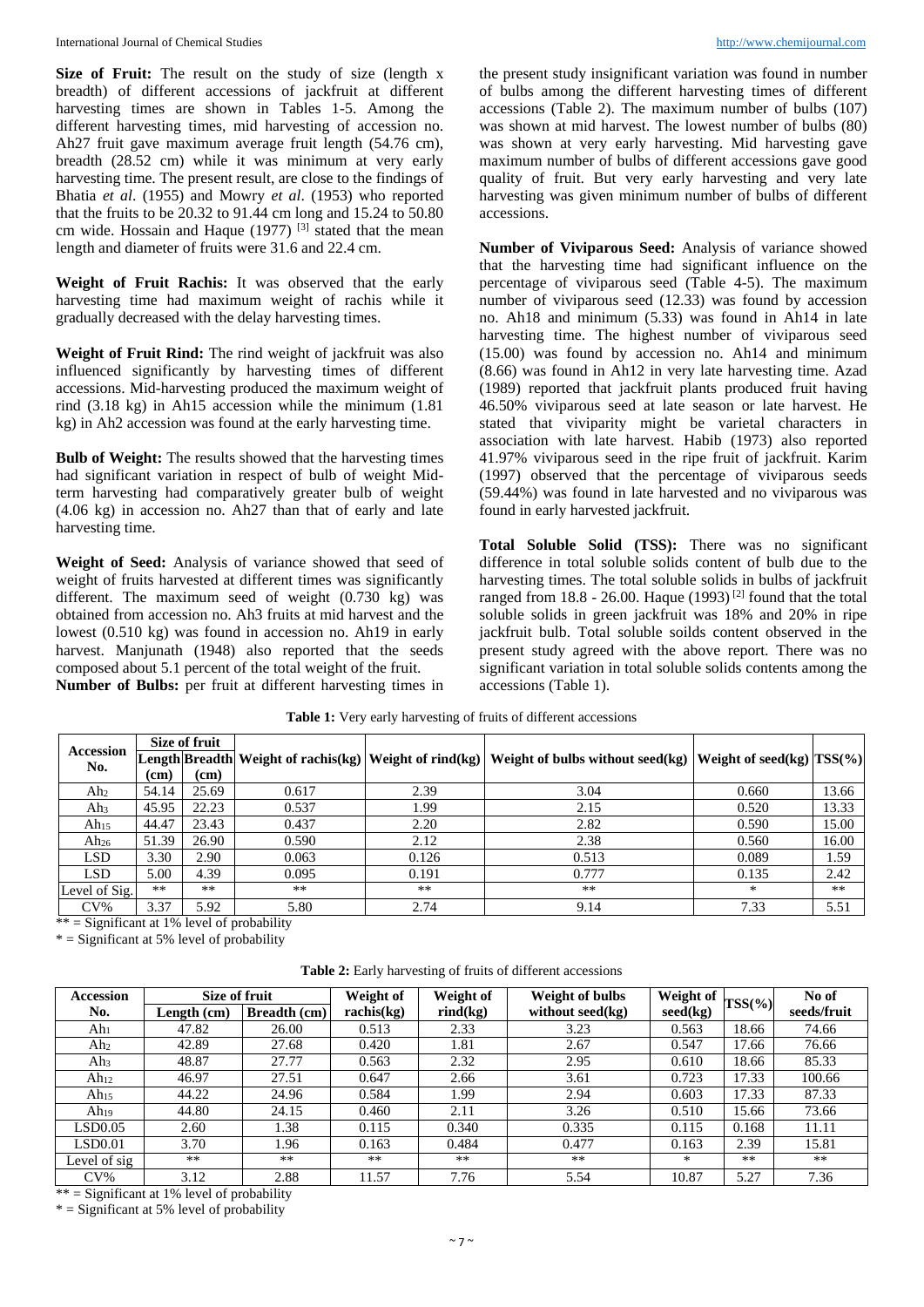|  |  |  |  | <b>Table 3:</b> Mid harvesting of fruits of different accessions |  |
|--|--|--|--|------------------------------------------------------------------|--|
|--|--|--|--|------------------------------------------------------------------|--|

| Accession           |                                          | <b>Size of fruit</b> | Weight of   | Weight of            | <b>Weight of bulbs</b>   Weight of seed $\left \text{TSS}(\%) \right $ |       |       | No of seeds/ |
|---------------------|------------------------------------------|----------------------|-------------|----------------------|------------------------------------------------------------------------|-------|-------|--------------|
| No.                 | Length $(cm)$                            | <b>Breadth (cm)</b>  | rachis (kg) | $\mathbf{rind}$ (kg) | without seed (kg)                                                      | (kg)  |       | fruit        |
| Ah <sub>1</sub>     | 48.49                                    | 27.84                | 0.597       | 2.35                 | 2.51                                                                   | 0.607 | 26.66 | 77.33        |
| Ah <sub>2</sub>     | 52.30                                    | 26.35                | 0.563       | 1.97                 | 2.92                                                                   | 0.623 | 27.66 | 73.00        |
| Ah <sub>3</sub>     | 51.60                                    | 27.25                | 0.547       | 2.34                 | 3.68                                                                   | 0.730 | 24.33 | 76.33        |
| Ah <sub>12</sub>    | 53.86                                    | 24.86                | 0.657       | 2.30                 | 3.40                                                                   | 0.700 | 23.00 | 94.33        |
| Ah <sub>14</sub>    | 45.36                                    | 27.75                | 0.623       | 2.38                 | 2.62                                                                   | 0.630 | 26.00 | 84.33        |
| Ah <sub>15</sub>    | 52.11                                    | 26.50                | 0.923       | 2.88                 | 3.75                                                                   | 0.610 | 24.66 | 100.00       |
| Ah <sub>26</sub>    | 52.94                                    | 23.70                | 0.610       | 2.30                 | 2.92                                                                   | 0.617 | 24.33 | 77.33        |
| Ah <sub>27</sub>    | 54.76                                    | 28.52                | 0.660       | 3.04                 | 3.76                                                                   | 0.673 | 23.66 | 100.66       |
| Ah <sub>68</sub>    | 45.23                                    | 26.54                | 0.590       | 1.94                 | 2.89                                                                   | 0.590 | 25.33 | 73.66        |
| LSD <sub>0.05</sub> | 3.49                                     | 1.98                 | 0.144       | 0.394                | 0.470                                                                  | .0054 | 2.32  | 9.78         |
| LSD <sub>0.01</sub> | 4.81                                     | 2.73                 | 0.199       | 0.543                | 0.648                                                                  | 0.075 | 3.21  | 13.49        |
| Level of sig        | $***$                                    | $**$                 | $**$        | **                   | $***$                                                                  | **    | $***$ | **           |
| $CV\%$<br>ا مان مان | 3.98<br>$C = C$ $C = 1.1011$ $C = 1.111$ | 4.30                 | 13.24       | 8.51                 | 7.76                                                                   | 4.43  | 5.37  | 6.72         |

 $**$  = Significant at 1% level of probability

 $*$  = Significant at 5% level of probability

| Table 4: Late harvesting of fruits of different accessions |  |  |
|------------------------------------------------------------|--|--|
|                                                            |  |  |

| <b>Accession</b>               |               | Size of fruit       | Weight of   | Weight of                        | Weight of bulbs   | Weight of | <b>TSS</b>    | No of | No. of                      |
|--------------------------------|---------------|---------------------|-------------|----------------------------------|-------------------|-----------|---------------|-------|-----------------------------|
| No.                            | Length $(cm)$ | <b>Breadth (cm)</b> | rachis (kg) | $\mathbf{r}$ ind $\mathbf{(kg)}$ | without seed (kg) | seed (kg) | $\frac{6}{6}$ |       | seeds/fruit viviparous seed |
| Ah2                            | 49.22         | 35.17               | 0.440       | 1.997                            | 2.913             | 0.657     | 27.66         | 69.66 | 6.66                        |
| Ah <sub>12</sub>               | 43.41         | 24.20               | 0.433       | 1.573                            | 2.380             | 0.513     | 27.00         | 68.00 | 6.00                        |
| Ah <sub>14</sub>               | 47.84         | 28.49               | 0.483       | 1.883                            | 2.853             | 0.577     | 27.00         | 75.00 | 5.33                        |
| $Ah_{18}$                      | 47.78         | 32.49               | 0.573       | 2.087                            | 3.143             | 0.663     | 25.66         | 78.00 | 12.33                       |
| Ah <sub>26</sub>               | 46.66         | 22.60               | 0.453       | 2.010                            | 2.503             | 0.527     | 26.00         | 72.33 | 6.00                        |
| Ah <sub>27</sub>               | 51.67         | 26.20               | 0.623       | 2.293                            | 2.773             | 0.643     | 26.33         | 79.66 | 6.66                        |
| Ah $_{68}$                     | 53.35         | 35.14               | 0.520       | 2.437                            | 3.520             | 0.597     | 27.33         | 71.66 | 6.33                        |
| LSD <sub>0.05</sub>            | 4.35          | 3.32                | 0.078       | 0.276                            | 0.734             | 0.095     | 1.55          | 4.49  | 0.857                       |
| LSD <sub>0.01</sub>            | 6.04          | 4.61                | 0.108       | 0.384                            | 1.02              | 0.133     | 2.15          | 6.23  | 1.19                        |
| Level of sig                   | $***$         | $**$                | $***$       | $***$                            | $***$             | $\ast$    | *             | $***$ | $***$                       |
| $CV\%$<br>$\cdots$<br>$\sim$ . | 5.14<br>.     | 6.61<br>            | 9.36        | 6.65                             | 12.89             | 9.32      | 3.29          | 3.47  | 6.68                        |

 $**$  = Significant at 1% level of probability

 $*$  = Significant at 5% level of probability

|  | <b>Table 5:</b> Very late harvesting of fruits of different accessions |  |  |  |
|--|------------------------------------------------------------------------|--|--|--|
|--|------------------------------------------------------------------------|--|--|--|

| <b>Accession</b>    |             | Size of fruit | Weight of                | Weight of            | Weight of bulbs   Weight of |                          | <b>TSS</b> | No of | No. of                      |
|---------------------|-------------|---------------|--------------------------|----------------------|-----------------------------|--------------------------|------------|-------|-----------------------------|
| No.                 | Length (cm) | Breadth (cm)  | rachis (kg)              | $\mathbf{rind}$ (kg) | without seed (kg)           | seed (kg)                | (%)        |       | seeds/fruit viviparous seed |
| Ah <sub>2</sub>     | 44.03       | 24.83         | 0.550                    | 2.25                 | 2.15                        | 0.550                    | 24.66      | 65.66 | 13.66                       |
| $Ah_{12}$           | 46.23       | 23.94         | 0.600                    | 2.39                 | 2.47                        | 0.600                    | 23.66      | 71.66 | 8.66                        |
| Ah <sub>14</sub>    | 42.38       | 23.41         | 0.537                    | 2.08                 | 2.20                        | 0.537                    | 23.66      | 69.66 | 15.00                       |
| Ah <sub>15</sub>    | 50.66       | 25.17         | 0.593                    | 3.16                 | 2.84                        | 0.593                    | 23.00      | 76.00 | 11.33                       |
| $Ah_{18}$           | 44.57       | 24.61         | 0.557                    | 2.37                 | 2.12                        | 0.557                    | 24.33      | 61.66 | 10.33                       |
| Ah $_{68}$          | 43.54       | 24.62         | 0.557                    | 2.38                 | 2.07                        | 0.557                    | 22.33      | 63.66 | 12.66                       |
| LSD <sub>0.05</sub> | 3.82        | 1.02          | -                        | 0.560                | 0.354                       | $\overline{\phantom{a}}$ | 1.07       | 4.95  | 0.53                        |
| LSD <sub>0.01</sub> | 5.43        | 1.46          | $\overline{\phantom{0}}$ | 0.797                | 0.504                       | $\overline{\phantom{a}}$ | 1.52       | 7.04  | 5.03                        |
| Level of sig        | $***$       | $\ast$        | <b>NS</b>                | ∗                    | $***$                       | <b>NS</b>                | $***$      | $**$  | $**$                        |
| $CV\%$              | 4.64        | 2.32          | 10.44                    | 11.66                | 7.77                        | 8.90                     | 2.50       | 4.00  | 16.30                       |

 $***$  = Significant at 1% level of probability

 $*$  = Significant at 5% level of probability

**Chemical characteristics:** The chemical characteristics of jackfruit pulp of different Accessions are presented in Table 6.

**Moisture content:** Moisture content of bulb was significantly affected by harvesting times. The percentage of moisture content was decreased as the harvesting delayed. The bulb of early harvested fruit had maximum moisture content (79.39%) was found in accession no. Ah18 while it was minimum (68.51%) was found in accession no. Ah19. Purseglove (1968) and Sturrock (1959)  $[9]$  had reported the moisture content of bulb as 73.1 and 81.08% respectively. Thus the present results were found to be closer to the findings of Sturrock. There was significant difference in percentage of moisture due to selections (Table 1). Karim (1997) observed

moisture contents of 80.40% and 78.34% in early and late harvesting jackfruit, respectively. Purseglove (1968) and Sturrock  $(1959)$ <sup>[9]</sup> also found similar results of moisture content in jackfruit pulp.

**Dry matter content:** Dry matter content was also different in different Accessions. The highest (31.49%) was found in Ah19 and the lowest (21.34%) was in Ah2. Data on changes in dry matter content of different accessions derived from percentage of moisture content are shown in Table 1. The results showed that there were gradual increases in dry matter content from early harvesting to late harvesting. There were no significant variations in dry matter contents among the accessions. Karim (1997) reported that dry matter content generally increased from early to late harvesting time.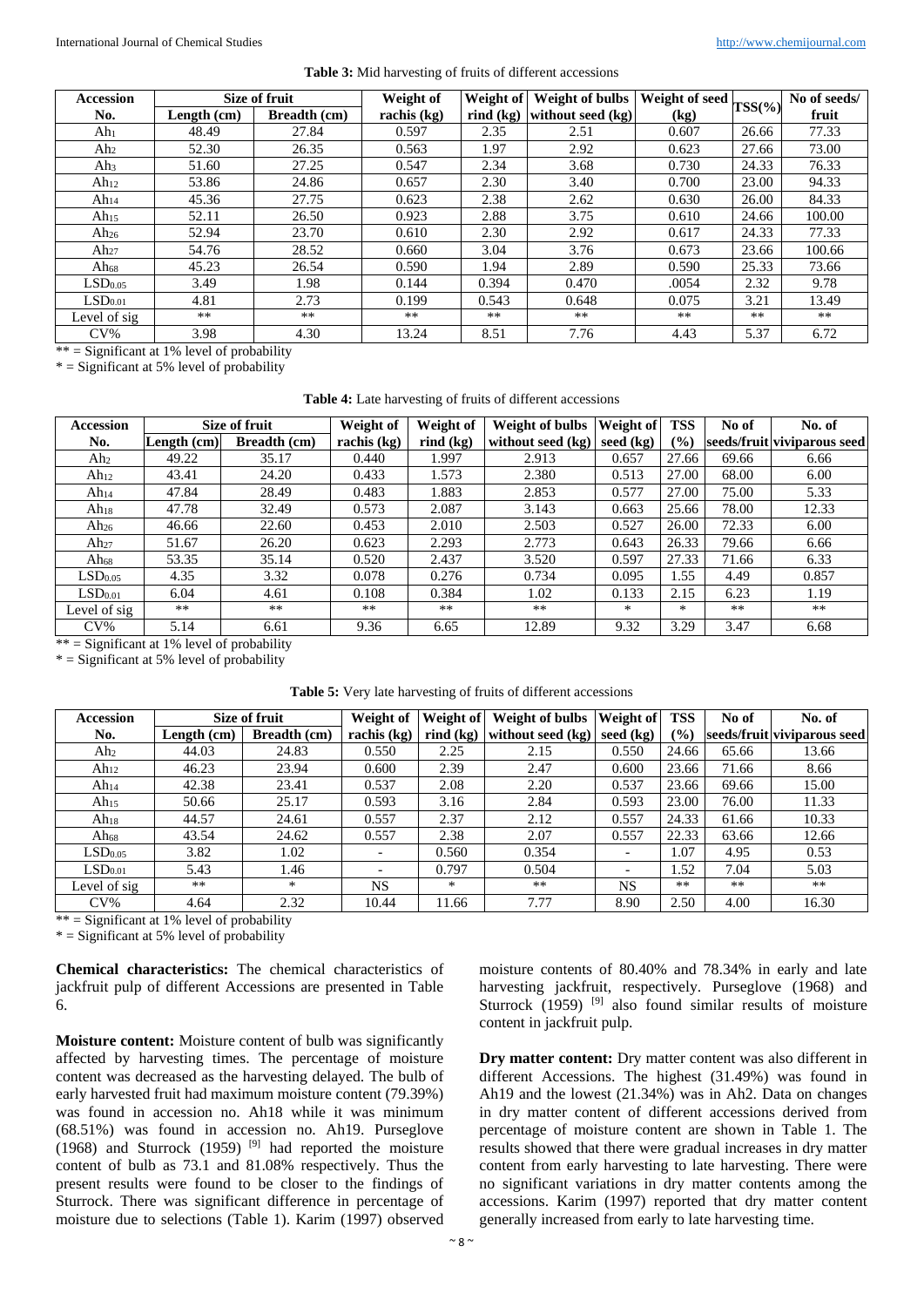**Total soluble solids (TSS**): Total soluble solids (TSS) contents were found different in different Accessions of jackfruit. It ranged from 18.88 to 26.00%. The highest (26.00%) was recorded in Ah68 and the lowest (18.88%) was in Ah3. There was no significant difference in total soluble solids content of bulb due to the harvesting times. Haque  $(1993)$ <sup>[2]</sup> found that the total soluble solids in green jackfruit was 18% and 20% in ripe jackfruit bulb. Total soluble soilds content observed in the present study agreed with the above report. There was no significant variation in total soluble solids contents among the accessions (Table 1).

#### **pH**

There were little differences in pH content of different Accessions of jackfruit. It was around 5. But the highest (5.82) was recorded in Ah15 and the lowest (5.0) was in Ah19. There was no significant difference in pH due to the harvesting times (Table 1). Present results showed that the pH of juice of bulb at different harvesting times were in the range from 5.00 to 5.82 (Table 1).

|  |  |  |  | Table 6: Chemical composition of jackfruit pulp of different accessions |
|--|--|--|--|-------------------------------------------------------------------------|
|--|--|--|--|-------------------------------------------------------------------------|

| <b>Accession</b><br>No. | $\left( \frac{0}{0} \right)$ | Moisture Dry matter<br>(%) | TSS Brix $(\% )$ | pH    | <b>Titrable Acidity</b><br>$(\%)$ | <b>Ascorbic</b><br>acid | Reducing<br>sugar | Non reducing $\vert$ Total sugar<br>sugar |       |
|-------------------------|------------------------------|----------------------------|------------------|-------|-----------------------------------|-------------------------|-------------------|-------------------------------------------|-------|
| Ahl                     | 77.40                        | 22.60                      | 22.50            | 5.17  | 0.16                              | 5.05                    | 7.90              | 12.41                                     | 20.31 |
| Ah2                     | 78.60                        | 21.40                      | 21.84            | 5.36  | 0.18                              | 4.85                    | 5.96              | 13.42                                     | 19.38 |
| Ah <sub>3</sub>         | 76.53                        | 23.47                      | 18.88            | 5.08  | 0.17                              | 5.07                    | 5.40              | 9.71                                      | 15.31 |
| Ah $12$                 | 73.61                        | 26.39                      | 22.75            | 5.10  | 0.19                              | 4.93                    | 6.41              | 11.56                                     | 18.07 |
| Ah $14$                 | 77.70                        | 22.30                      | 22.55            | 5.30  | 0.16                              | 4.97                    | 8.06              | 9.74                                      | 17.80 |
| Ah $15$                 | 75.32                        | 24.68                      | 20.41            | 5.82  | 0.11                              | 5.04                    | 5.06              | 8.32                                      | 13.38 |
| Ah18                    | 79.39                        | 20.61                      | 24.00            | 5.03  | 0.17                              | 5.02                    | 8.21              | 12.61                                     | 20.82 |
| Ah $19$                 | 68.51                        | 31.49                      | 20.83            | 5.00  | 0.19                              | 4.99                    | 5.06              | 5.92                                      | 10.98 |
| Ah $26$                 | 76.31                        | 23.69                      | 22.22            | 5.18  | 0.16                              | 4.87                    | 6.43              | 9.96                                      | 16.39 |
| Ah $27$                 | 78.49                        | 21.51                      | 25.50            | 5.09  | 0.15                              | 4.78                    | 6.95              | 11.09                                     | 18.04 |
| Ah $68$                 | 74.17                        | 25.83                      | 26.00            | 5.71  | 0.13                              | 5.01                    | 6.73              | 11.30                                     | 18.03 |
| LSD0.05                 | 1.04                         | 0.844                      | 0.519            | 0.152 | 0.017                             | 0.186                   | 0.274             | 0.420                                     | 0.630 |
| LSD0.01                 | 1.42                         | 1.15                       | 0.708            | 0.207 | 0.023                             | 0.254                   | 0.374             | 0.573                                     | 0.859 |
| Level of significance   | **                           | **                         | $***$            | **    | **                                | **                      | **                | **                                        | **    |

**Titratable acidity (%):** A little variation was observed in titratable acidity content of different Accessions. But it was not exceed in 0.19%. Among them the highest (0.19%) was found in Ah14, Ah19 and the lowest (0.11%) was in Ah15.

**Ascorbic acid:** Ascorbic acid was found different in different accessions and it was varied from 4.85 to 5.07. The highest ascorbic acid (5.07) was recorded in Ah3 and the lowest ascorbic acid (4.78) was found in Ah27. The maximum vitamin C content (5.07 mg/100g) was obtained from Ah3 and the minimum (4.48 mg/100g) was in Ah27 (Table 1). Hossain and Haque (1979) stated that average ascorbic acid content of the bulb was 5.56 mg/100g. There is no significant variation in Vitamin C content among the selections.

**Reducing sugar content (%):** The percentage of reducing sugar was different in different Accessions. It was observed that Ah18 had the maximum (8.21%) percentage of reducing sugar of jackfruit bulb while the minimum (5.40) percentage of reducing sugar of jackfruit bulb was found in Ah3 (Table 1).

Reducing sugar content was gradually decreased with the delaying of harvesting time. There was no significant difference in percentage of reducing sugar due to selections (Table 1). Karim (1997) also reported that reducing sugar content was the highest in early and the lowest was in the late harvested jackfruits

**Non-reducing sugar content (%):** Non reducing sugar content was also found in different in different accession. The percentage of non reducing content observed between 5.92 and 13.42%. The highest percentage of non-reducing sugar content was obtained from Ah2 (13.92%) and the lowest (5.92%) was found in Ah19 (Table 1). Karim (1997) also found non reducing sugar content ranged from 7.17 to 9.04%.

**Total sugar content (%):** The maximum percentage of total sugar was found in bulb of accession no. Ah18 (20.82) (Table 1) while it was the minimum in Ah19 (10.98). Haque (1993)

 $[2]$  reported sugar content in ripe fruit to be 15% while Hossain (1976)  $[4]$  had reported a wide range from 15.38 to 26.30%. The present results are in the range mentioned by the later. There was no significant difference in percentage of total sugar content (Table 1). Total sugar content depends on harvesting time and 18.18% was found in early and 13.93% in the late harvested jackfruit pulp (Karim, 1997).

#### **Conclusions**

An investigation was carried out to study the physical characteristics of eleven accessions of jackfruit at five different harvesting time. Eleven accessions were taken to study the physical characteristics and chemical characteristics. On the basis of physical characteristics the best accession Ah2, Ah12, Ah27, Ah68 and Ah15 in the very early, early, mid, late and very late harvesting. From the above results it may be concluded that among the eleven Accessions the best Accession was Ah3 in respect of physical characteristics. Jackfruit, being highly cross pollinated and mostly seed propagated exists in innumerable types or forms, with different fruit characteristics. These chemical characteristics measures the variability of different types of jackfruit. Accession no. Ah19 was the best in respect of chemical characteristics. The results of the study are helpful for understanding the variability and attempting the selection of superior desirable jackfruit genotypes for bringing to commercial cultivation.

#### **References**

- 1. BBS. Upazila/Thanawise Area Household and Population of Bangladesh, 2001 and 2011. Community Report Chpainawabganj Zila, In: Statistical Yearbook of Bangladesh, Ministry of Planning, Government of the People's Republic of Bangladesh, Dhaka, Bangladesh. 2012, 125.
- 2. Haque MA. Collection and evaluation of different jackfruit clones of Bangladesh. Proc. BAURES. Prog. 1993;7:209-215.